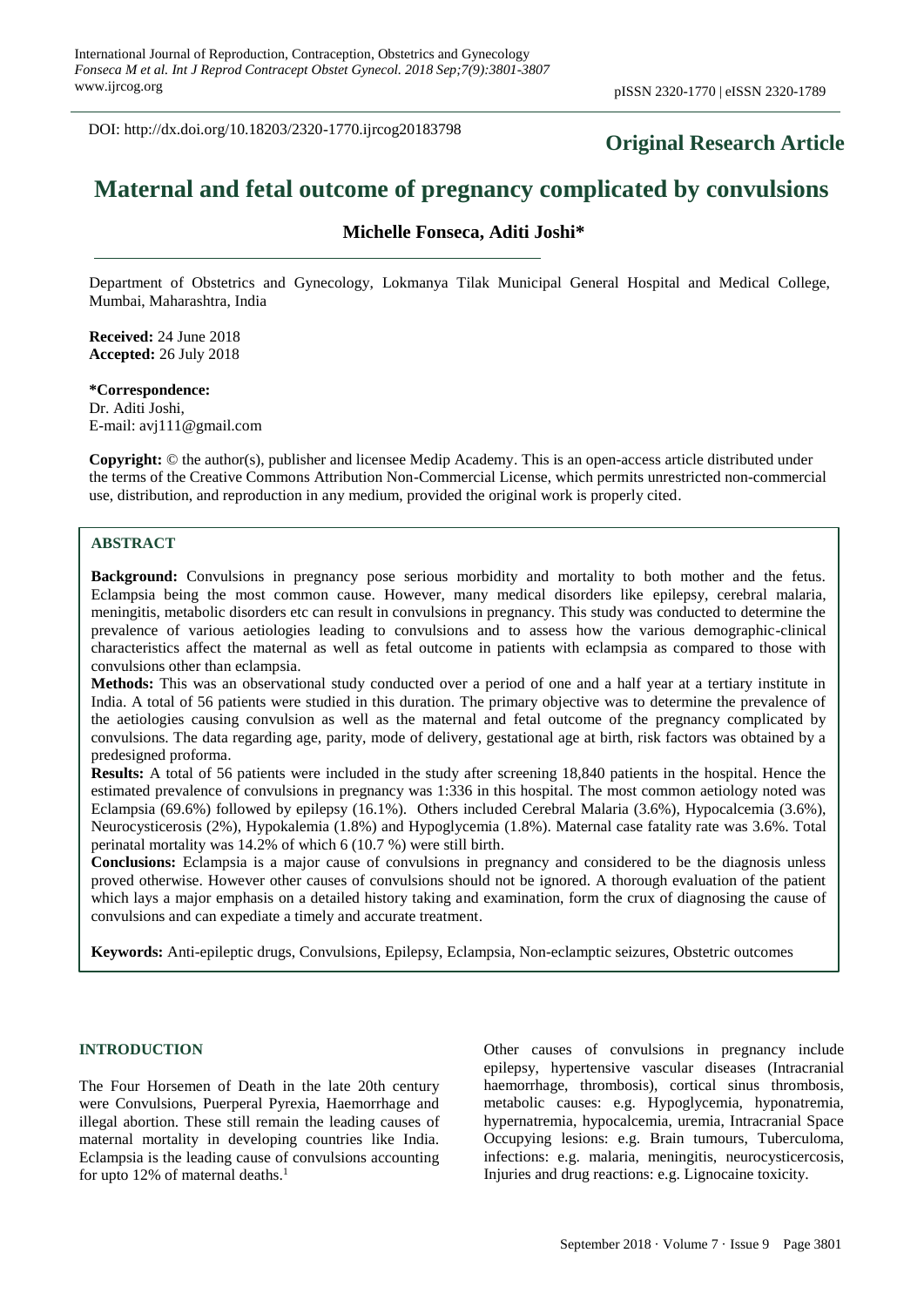Epilepsy is the most common non-eclamptic cause of convulsion in pregnancy. Pregnancy‐ induced change in the antiepileptic drug metabolism and an increased hepatic and renal clearance are major factors affecting seizure control during pregnancy, although compliance is also a significant contributory factor. Seizure frequency remains unchanged during pregnancy in around 50%, it may increase in up to 30% and decrease in up to 20%. About 1-2% women with epilepsy can have a convulsion in labour or within the first 24 hours after delivery.<sup>2</sup>

Women with epilepsy have an increased risk of certain obstetrical complications. There is an approximately twofold increased risk of vaginal bleeding, anaemia, hyperemesis gravidarum, abruptio placentae, eclampsia, premature rupture of membranes, induced labour, and cesarean section. 3

The overall incidence of fetal malformations noted in newborns is around 5-6%. This risk of malformations increases with increase in the number of medications, rising upto almost 10-20% with three anti-epileptics. Babies born to women with epilepsy on treatment are at an increased risk for intrauterine growth retardation, major congenital malformations, minor anomalies, microcephaly, cognitive dysfunction, long term neurological sequelae or at times infant mortality.<sup>3,4</sup>

A comprehensive pre-conceptional counselling is the crux of management in these patients. Folate supplementation pre-conceptionally is ideal to prevent neural tube defects. Although there is an approximately two-fold increase in chance of interventions during labour and delivery, most women with epilepsy have a safe vaginal delivery. Sleep deprivation, prolonged labour, erratic absorption of anti-epileptic drugs further aggravated by emesis are some of the factors precipitating seizures during labour. Perinatal lethargy, irritability, and feeding difficulties have been attributed to intrauterine exposure to anti-epileptic drugs (AED), especially with barbiturates and benzodiazepines. The puerperium with its inevitable sleep disruption is often a time of seizure worsening, including seizure recurrence for some women with previously controlled seizures. Hence extra vigilance is required at this time.

There are other causes of convulsions also. Considering the common occurrence of not only eclamptic convulsions, but also those of other origin, this study was conducted to look at the outcomes - medical and obstetric. It was hypothesized that a good number of convulsions apart from eclampsia would be encountered and that the outcomes in non-eclamptic patients would be different from those with eclampsia.

# **METHODS**

This was a prospective observational study conducted from January 2015- June 2016 at the Lokmanya Tilak Municipal Medical College and General Hospital, Sion, Mumbai.

A total of 56 patients presenting with convulsions in pregnancy were studied. Data pertaining to maternal age, parity, mode of delivery, maternal and fetal outcome was obtained via a predesigned case proforma.

On admission a thorough history was taken and a detailed clinical examination was carried out which included examination of pulse, blood pressure, pallor, icterus, fetal heart sounds, per abdomen examination, abdominal palpation, per speculum and per vaginum examination and central nervous system examination.

All the patients were subjected to biochemical investigations including complete blood count, HIV, HBsAg, VDRL test, Liver function tests (Serum bilirubin, SGOT, SGPT, alkaline phosphatase) Renal function tests (serum creatinine, Blood urea, serum uric acid), serum electrolytes and Obstetric ultrasound.

The various diagnostic and therapeutic modalities used for management included malarial antigen, dengue antibody and leptospirosis antibody in suspected cases of acute febrile illness. Prothrombin time, activated partial thromboplastin time, serum fibrinogen and D-dimer levels in cases where coagulation abnormality was suspected. CT Scan of Brain was done post-delivery in selective cases. EEG was done in few selected cases.

The course of pregnancy was studied, and the investigation profile was monitored.

The treatment of the study population was at the discretion of the attending physician. Anti- hypertensive, anticonvulsants and necessary obstetric management was used in cases of eclampsia. Anti-epileptic medications were given to epileptic patients. Blood and blood products (Platelets, fresh frozen plasma and cryoprecipitate) were transfused as per deficiency and associated clinical evaluation.

Critically ill patients were managed in medical intensive care unit and specialized measures like mechanical ventilator were given to indicated patients. In case of a maternal death, autopsy was performed whenever required and findings were studied. In maternal outcome, the condition of mother at discharge, mode of delivery and course of stay in hospital was noted. For fetal outcome, mode of delivery, NICU requirement and perinatal mortality was noted.

# *Inclusion criteria*

• All patients presenting for the first time with convulsion in pregnancy or had been previously diagnosed with epilepsy or with history of convulsion in present or past associated with known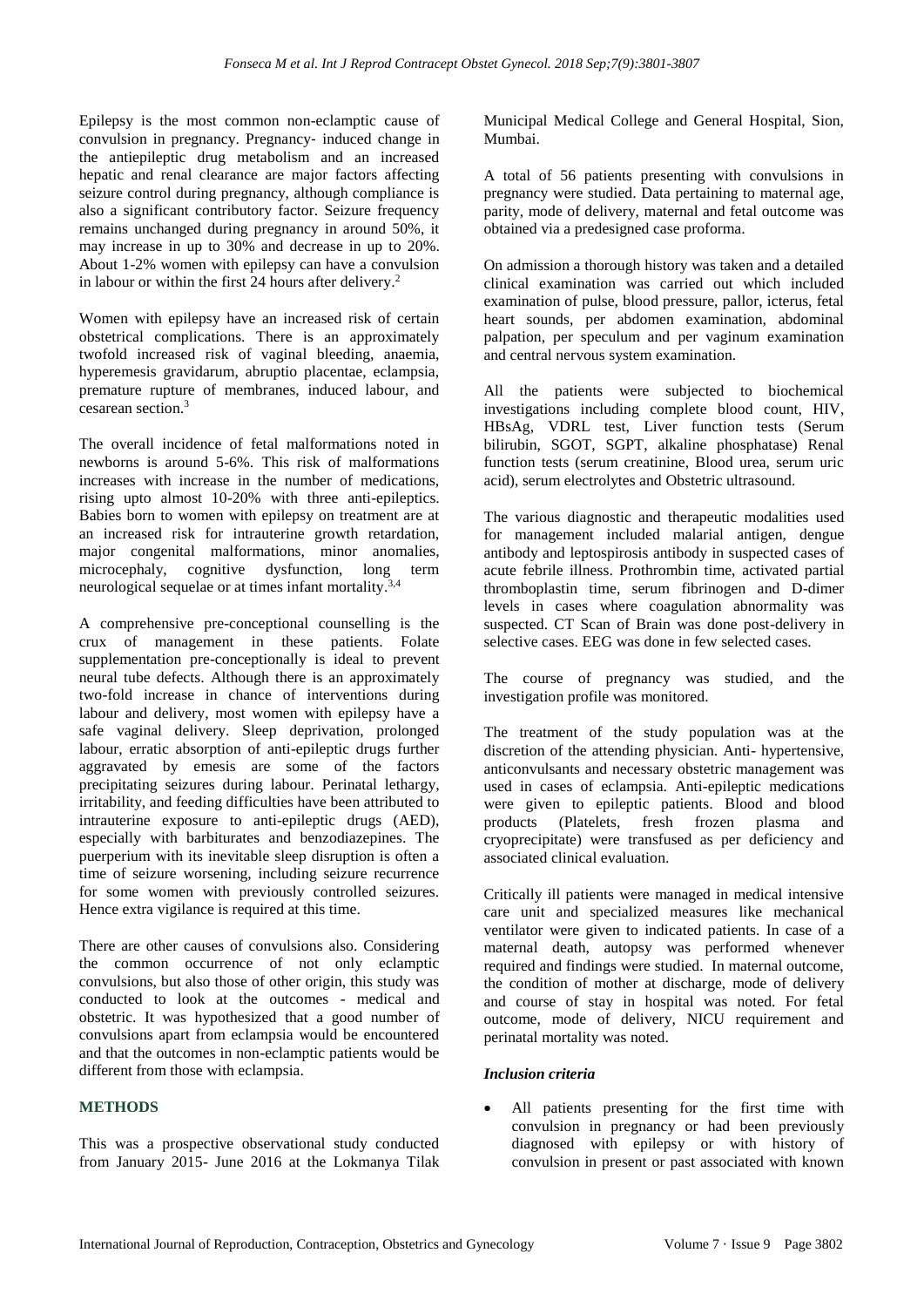h/o of brain tumour/injury/ metabolic disorder/ neurological disorder/ meningitis/ cerebral malaria.

#### *Exclusion criteria*

Those unwilling to consent for procedure.

# *Statistical analysis*

Final outcome of all cases and complications if any was statistically analyzed. Data were statistically described in terms of mean  $(\pm SD)$ , frequencies (number of cases) and percentages when appropriate. Data were tested first for normal distribution by Klomogorov- Smirnov test. Comparison of quantitative variables between the study groups was done using Student t test for independent samples if normally distributed. Mann–Whitney U test was used for non-normally distributed quantitative data. For comparing categorical data, Chi square test was performed. Exact test was used instead when the expected frequency is less than 5. All statistical calculations were done using computer programs Microsoft Excel 2007 (Microsoft Corporation, NY, USA) and SPSS (Statistical Package for the Social Science; SPSS Inc., Chicago, IL, USA) version 21.

# **RESULTS**

This study included 56 patients who satisfied the inclusion criteria after screening 18,840 patients in the hospital during the given period. Hence the estimated prevalence of convulsions in pregnancy was approximately 1:336. The prevalence of convulsions in India varies according to the aetiology of the convulsion. In this study the prevalence was 3/1000 deliveries.



**Figure 1: Etiology of convulsions in studied patient.**

This was an observational study, which is based on hospital data, may underestimate or over-estimate the actual prevalence and morbidity and mortality. But it certainly gives an idea about the clinical risk factors, complications and their association with maternal and fetal outcome.

The most common aetiology was eclampsia (69.6%). This was followed by epilepsy (16.1%), and other causes which included cerebral malaria, neurocysticercosis, metabolic derangements like hypoglycaemia and hypokalemia. This is shown in Figure1.

Majority of patients (41.1%) were in the age group of 21- 25 years. The age distribution is shown in Table 1. The average age was  $25.12 \pm 4.99$  years. There was no significant association of age with maternal outcome.

89.3% patients were antenatally registered. 10.6% patients were unregistered. Out of the registered patients almost 70% patients had less than 4 antenatal visits.

# **Table 1: Age distribution of the patients in present study.**

| Age group     | <b>Number</b> | Percentage |
|---------------|---------------|------------|
| $<$ 20 years  | 11            | 19.64      |
| $20-25$ years | 23            | 41.07      |
| $26-30$ years | 17            | 30.35      |
| 31-35 years   |               | 5.36       |
| $>35$ years   |               | 3.57       |

The number of primigravida (48.2%) and multigravida (51.8%) were almost similar. 48.21% patients delivered vaginally, 51.79% patients required lower segment cesarean section overall. The difference in outcome between eclamptic and non-eclamptic patients was found to be significant (Table 2).

#### **Table 2: The distribution of the mode of delivery.**

| Mode of delivery                             |    | Number Percentage |
|----------------------------------------------|----|-------------------|
| Vaginal (Including<br>instrumental delivery) | 27 | 48.21             |
| Caesarean section                            | 29 | 51.79             |
| Total                                        | 56 | 100               |

A total of 15 patients had convulsions due to causes other than eclampsia. There were total 9 epileptic patients, 8 of whom were on antiepileptic drugs. Two of the patients of neurocysticercosis where on anti-epileptic medications to avoid convulsions due to CNS irritability.

Two of the three patients of metabolic abnormalities (hypokalemia and one patient of hypocalcemia) were given magnesium sulphate for seizures in addition to the metabolic correction.

A total of 6 patients needed ICU admission (4 eclampsia, 2 non-eclampsia). Overall 17 patients required blood and blood transfusions for various indications like anaemia,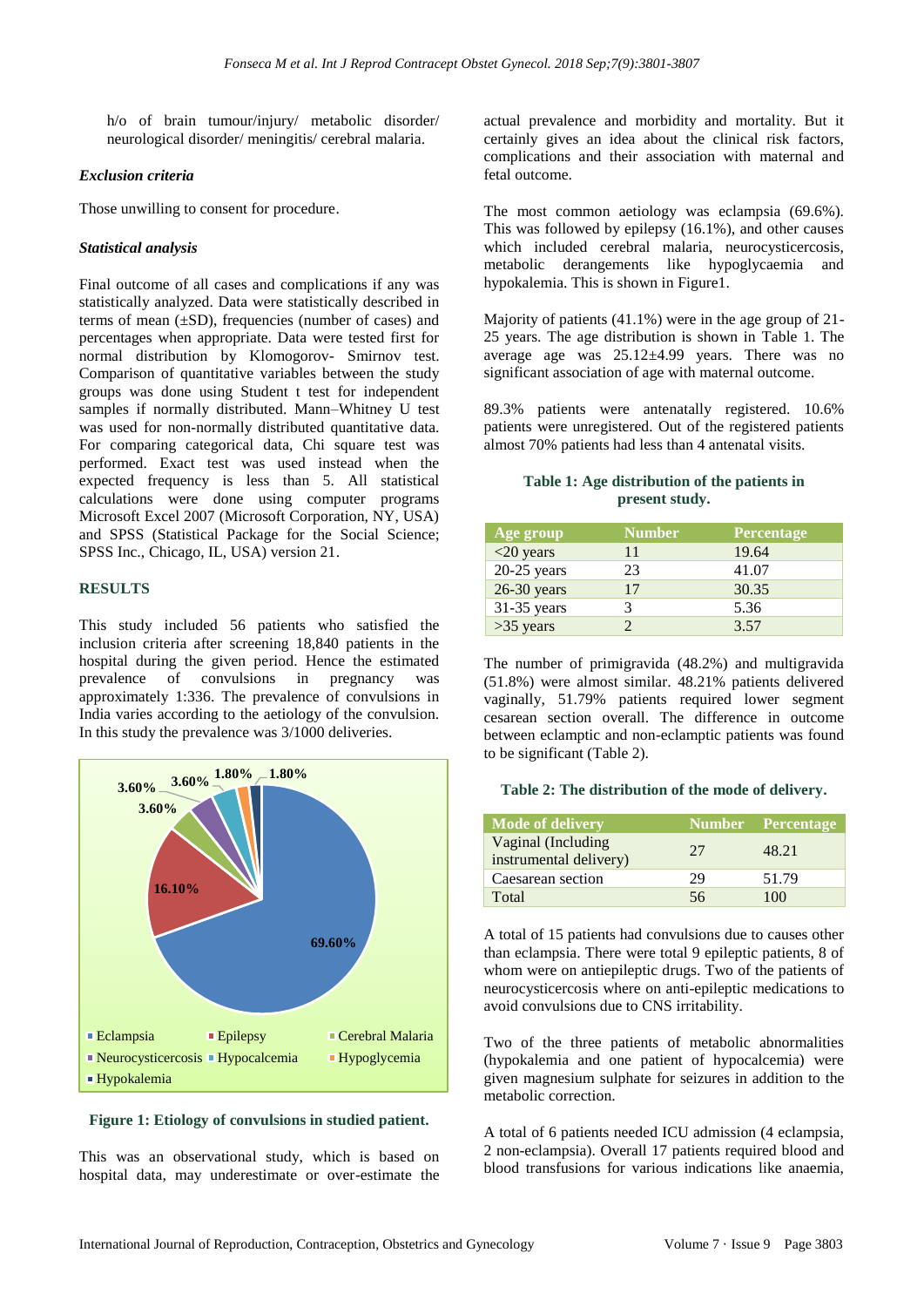postpartum haemorrhage, DIC, HELLP syndrome etc. 14 of these had eclampsia (Table 3 and 4).

# **Table 3: Comparison between eclamptic and noneclamptic patients requiring ICU stay and blood and blood products transfusion.**

| <b>No. of patients</b>                         | <b>Eclampsia</b> | Non-<br>eclampsia           |  |  |
|------------------------------------------------|------------------|-----------------------------|--|--|
| <b>Comparison regarding ICU stay</b>           |                  |                             |  |  |
| ICU stay (yes)                                 |                  | $\mathcal{D}_{\mathcal{L}}$ |  |  |
| $ICU$ stay (no)                                | 35               | 15                          |  |  |
| <b>Comparison regarding blood product need</b> |                  |                             |  |  |
| Blood products received<br>(yes)               | 14               |                             |  |  |
| Blood products received<br>(no)                | 25               | 14                          |  |  |

Both the mortalities in this study were in the registered patients but with inadequate and irregular visits. Maternal case fatality rate was 3.6%. It included 2 patients.

# **Table 4: Comparison of various clinic-demographic parameters in eclamptic and non-eclamptic patients.**

| <b>Eclampsia</b>                             |                | Non-             |  |  |  |
|----------------------------------------------|----------------|------------------|--|--|--|
|                                              |                | <b>Eclampsia</b> |  |  |  |
| Age Distribution (p value $=0.2279$ )        |                |                  |  |  |  |
| Age $<$ 30 years                             | 35             | 13               |  |  |  |
| Age $>30$ years                              | $\overline{4}$ | 4                |  |  |  |
| Parity (p value= $0.2553$ )                  |                |                  |  |  |  |
| Primigravida                                 | 23             | $\overline{7}$   |  |  |  |
| Multigravida                                 | 16             | 10               |  |  |  |
| Gestational age at delivery (p value=0.7719) |                |                  |  |  |  |
| Preterm (<37 weeks)                          | 20             | 10               |  |  |  |
| Term $( > 37$ weeks)                         | 19             | 7                |  |  |  |
| Mode of Delivery (p value=0.0415)            |                |                  |  |  |  |
| Vaginal (Including                           | 15             | 12               |  |  |  |
| instrumental delivery)                       |                |                  |  |  |  |
| Caesarean section                            | 24             | 5                |  |  |  |
| <b>Foetal Outcome (p value=1.00)</b>         |                |                  |  |  |  |
| Good (Discharged)                            | 33             | 15               |  |  |  |
| Poor (IUFD/Neonatal                          | 6              | $\mathfrak{D}$   |  |  |  |
| death)                                       |                |                  |  |  |  |
| Maternal Morbidity: ICU Stay (p value=1.0)   |                |                  |  |  |  |
| Need for ICU stay Yes                        | $\overline{4}$ | $\overline{2}$   |  |  |  |
| Need for ICU stay<br>N <sub>0</sub>          | 35             | 15               |  |  |  |
| Blood products transfusion (p value=0.2518)  |                |                  |  |  |  |
| Need for blood and                           | 14             | 3                |  |  |  |
| blood products (yes)                         |                |                  |  |  |  |
| Need for blood and<br>25                     |                | 14               |  |  |  |
| blood products (no)                          |                |                  |  |  |  |

Case 1: Day 2 of full-term vaginal delivery. A case of eclampsia with HELLP syndrome with DIC.

Case 2: Postpartum Day 10 of emergency LSCS done at an outside hospital with on and off fever since postoperative day 5. There was 1 episode of convulsion on day 7 post LSCS associated with peri-oral twitching. No CNS abnormalities detected. Patient was normotensive with no proteinuria. On investigating leucocyte count was high, fever profile negative, however calcium level was found to be low (6.2gm/dl) for which correction was given. Patient died of sepsis with MODS.

42.9 % babies required NICU admission. Most of them were admitted for prematurity. Total perinatal mortality was 14.2% of which 6 (10.7%) were still birth. There were 2 (3.6%) neonatal deaths. There were no malformations observed.

# **DISCUSSION**

Epilepsy forms the major cause of non-eclamptic convulsions. The overall prevalence of epilepsy in adults is 1.65%. 5 In India, a study done by Kerala registry following up on all epilepsy patients delivered between 1998-2013 shows an approximate prevalence of 1 in 2000 pregnancies.<sup>6</sup>

# *Age*

The mean age of patients in our study was  $25.12 \pm 4.99$ years which was similar to the study by Ozdemir et al, where mean age of the patients was  $27.12 \pm 5.4$  years.<sup>5</sup> A similar preliminary result of the Kerala registry for epilepsy and pregnancy had a mean age of 26 years.<sup>7</sup>

# *Mode of delivery*

In the present study 24 out of the 39 patients of eclampsia required emergency lower segment caesarean section for indications like foetal distress, failure of induction, malpresentations and antepartum haemorrhage. Whereas only 5 of the 17 non-eclamptic patients needed LSCS for similar indications which was statistically significant. In the study by Ozdemir 14.76% patients had vaginal delivery while 79.20% had a caesarean section.<sup>6</sup> While in the study by Thomas S V, almost one-third of the patients required LSCS. 5

# *Antiepileptics usage*

The American Academy of Neurology recommends optimized monotherapy over polytherapy for seizure control in patients with epilepsy since it reduces longterm neurological sequelae in the child. Newer antiepileptics like levetiracetam and lamotrigine are gaining popularity over valproate, carbamazepine, phenobarbital etc due to their lower teratogenic potential. Valproate being most teratogenic is generally avoided. However, if the seizures are only responsive to valproate, the lowest possible dose must be administered with due risks explained to the patient. Folic acid supplementation is a must in all cases.<sup>8</sup>

A study by Danielsson KC observed that valproate predisposed patients to develop mild pre-eclampsia,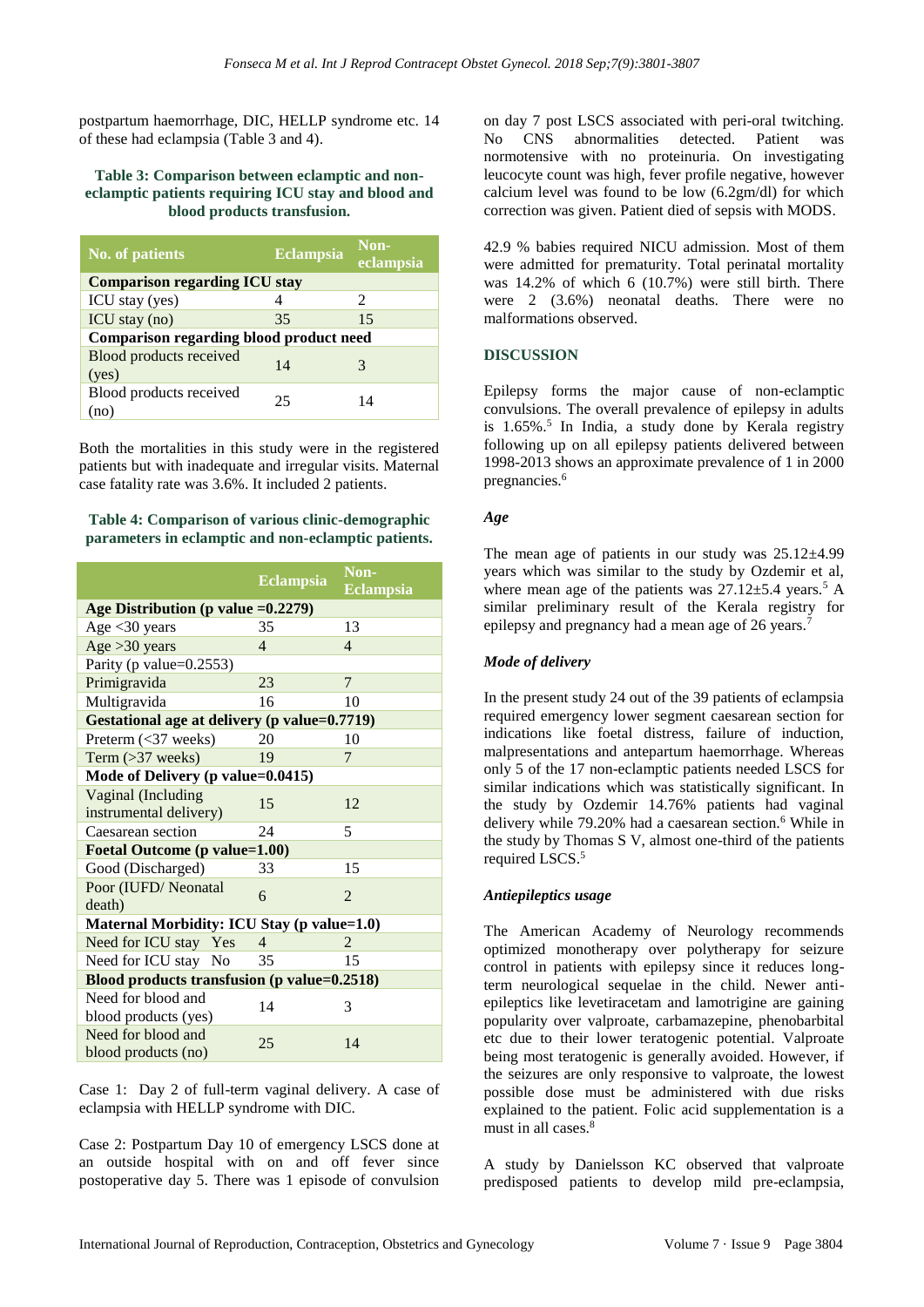which was not observed in patients receiving lamotrigine or levetiracetam.<sup>9</sup>

# *Malformations*

The risk of congenital malformations varies with each anti-epileptic drug. Drugs like valproate and phenobarbitone have higher teratogenic potential compared to others. The North American Anti-epileptic Drug Pregnancy Registry (NAAPR) is one of the largest registries studying the major congenital anomalies caused by anti-epileptic drugs. They found that valproate had the maximum incidence of major malformations like neural tube defects, cardiac defects etc.

Most of the patients with epilepsy in our study where on levetiracetam. There were no malformations noted in our study. This is similar to the findings of Bansal et al and International bodies like UK and Ireland registries and Australian registry.<sup>10,11</sup> However, an increased rate of seizure recurrence was noted by Bansal et al during pregnancy in women with epilepsy on levetiracetam. This could be attributed to certain pharmcokinetics like increased renal clearance, increase in volume of distribution etc. Hence ideally a therapeutic drug monitoring should be done in all patients to avoid recurrence of seizures. The non-identification of any malformations in our study may be because of a lack of larger sample size.

# *Neonatal outcome*

The perinatal mortality was 14.2% of which 8.7% (6 babies) were still birth. Two were (3.6%) neonatal deaths due to extreme prematurity. Three babies had birth asphyxia. About 57% babies were low birth weight  $\left($  <2500gm) which is almost double that of the study by Thomas S V, where 21.4% had low birth weight. While the study conducted by Ozdemir showed IUGR to be most common neonatal complication.<sup>5</sup>

# *Prematurity*

Seizures can precipitate early labour. 17 of the babies born in our study (30.3%) were preterm, some patients had spontaneous onset of labour while majority of them were iatrogenic due to induction of labour for maternal well-being.

# *NICU Stay*

Overall 42.9% babies required NICU admission. Out of these majority of the babies were born to patients with eclampsia. Most had preterm delivery. Other causes for NICU admission include respiratory distress, birth asphyxia and neonatal jaundice. 39.3% were discharged while 2 (3.6%) babies expired. 32 babies did not require NICU.

A "Seizure" is a transient neurological dysfunction that is secondary to abnormal, excessive and hypersynchronous neuronal discharges this may manifest physically as convulsions. Convulsions in pregnancy are always considered to be due to eclampsia unless proved otherwise.<sup>12</sup> This discussion aims at highlighting the other causes of convulsions in pregnancy that were encountered in studied patients.

Epilepsy was the most common cause of non-eclamptic convulsions in our patients. 9 out of the 56 patients were a known case of epilepsy. 6 out of these 9 patients were on monotherapy (levetiracetam). One was on valproate, one on polytherapy (carbamazepine and levetiracetam), one patient was not on any medication. Certain antiepileptics are known to cause congenital anomalies. Many studies have concluded that the most common amongst them is Valproate. Polytherapy increases the risk further as compared to monotherapy. There were no congenital anomalies noted in any of the babies born to mothers taking anti-epileptic medication in present study.

The next common cause that was noted was electrolyte imbalance which could lead to various manifestations, convulsions being a common presenting symptom. Conditions like hypocalcemia, hypoglycaemia, hyper or hyponatremia can all lead to convulsions. We had two (3.6%) patients with hypocalcemia related convulsions. Hypocalcemia may be caused due to hypoparathyroidism, vitamin D deficiency, chronic kidney failure, pancreatitis or at times medication related. Ali et al describe a case report of convulsions precipitated by hypo-calcemia in an epileptic patient on long term anti-epileptic treatment.<sup>13</sup> This occurs due to vitamin D deficiency which further leads to hypocalcemia. There was no organic pathology identified in both our patients, hence it was presumed to be due to idiopathic hypoparathyroidism which was corrected by intravenous calcium therapy. However, one of the patient developed sepsis with MODS and ultimately succumbed to death. Hypokalemia is a rare cause of convulsion not much literature is available for the same. The exact cause of hypokalemia could not be determined in participated patient.

Diabetes in pregnancy is a rising epidemic. An extremely high rate of severe hypoglycaemia, ranging between 19% and 44% has been reported in pregnancies complicated by diabetes. <sup>14</sup> This severe hypoglycaemia can cause convulsions and at times even coma. There was one patient in our study who had convulsion due to hypoglycaemia. She was a known case of diabetes since 4 years compliant on insulin treatment. However, she had a brief history of fasting on the day she had the convulsion. The glucose level of this patient at the time of convulsion was 47mg/dl.

The second common condition noted in our patients was cerebral malaria and hypocalcemia. Cerebral malaria is a severe form of malaria caused by Plasmodium falciparum parasite. Cerebral malaria is a fatal condition. Two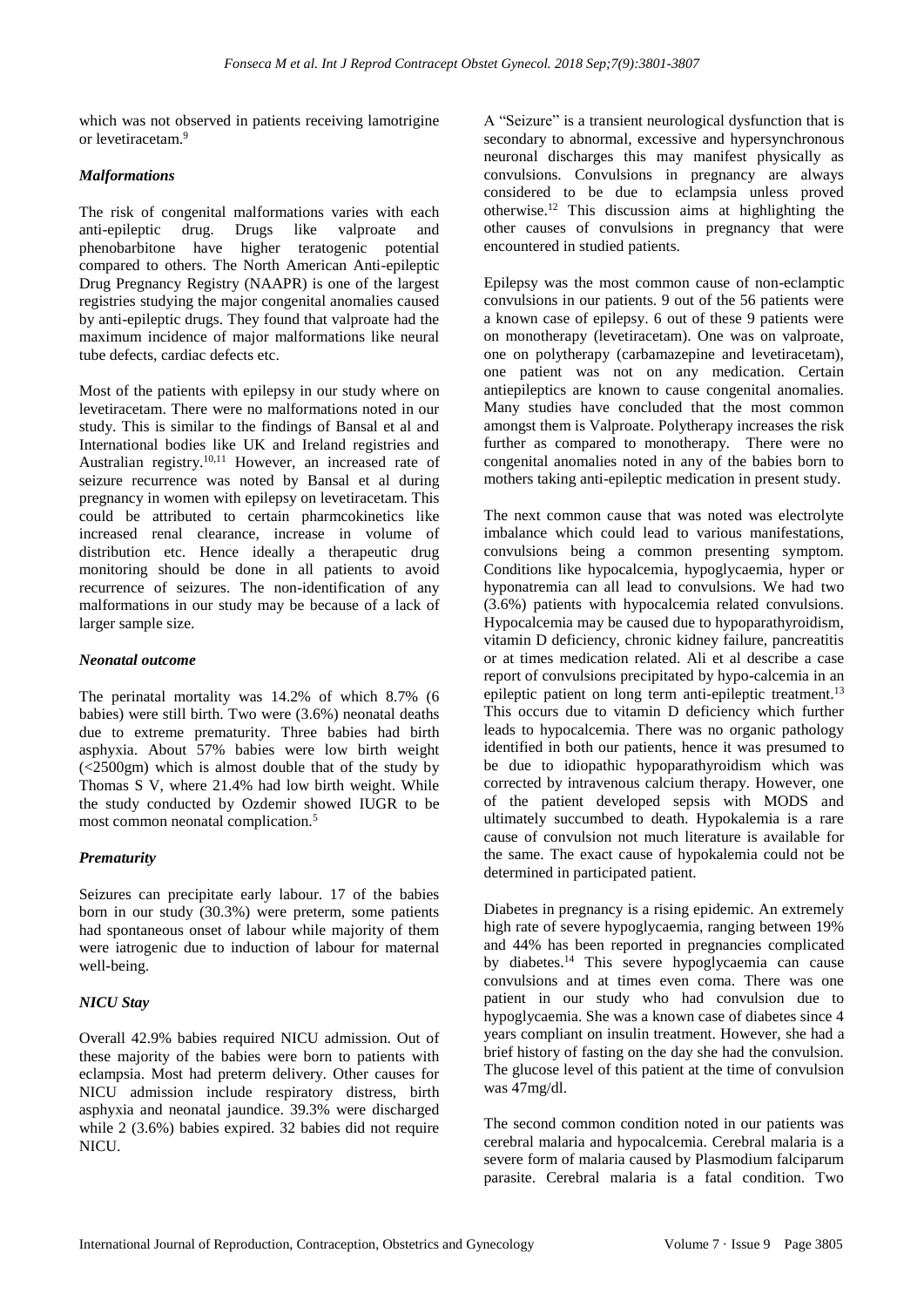(3.6%) of our patients were diagnosed with the same. Severe anaemia is an important and frequent consequence of severe falciparum infection which was noted in both our cases. Thrombocytopenia being another grave lifethreatening complication was also noted in one patient. Overall, besides convulsions, features like anaemia, jaundice, pulmonary oedema, ARDS, stillbirth, preterm labour and increased morbidity and mortality have been noted. The management must be multidisciplinary and in an intensive care unit. The role of corticosteroids or mannitol in treatment of cerebral oedema in a case of cerebral malaria is controversial.

A recent Cochrane database systemic review does not recommend the routine use of mannitol or other osmotic diuretics in the adjunctive treatment of cerebral malaria.<sup>15</sup> WHO recommends the use of parenteral artemisinin derivatives as the first-line treatment of severe malaria however, resistance is an emerging problem hence Quinine is commonly used a first line management in uncomplicated cases.<sup>16,17</sup>

Neurocysticercosis is one of the uncommon causes of convulsions. Two (3.6%) of studied patients were diagnosed with neurocysticercosis. The possibility of neurocysticercosis should especially be considered in immigrant travellers. Neurocysticercosis is a parasitic infection caused by larvae of Tapeworm Taenia Solium. 18 These infections are highest in developing countries where multiple factors like poor sanitation, slaughtering of pigs, bad cooking habits; and poor drainage of waste continues the cycle of contamination. MRI may show ring enhanced lesions which forms an accurate means of diagnosing the condition. Calcified lesions may be seen on plain as well as contrast studies. However, these need to be differentiated from conditions like tuberculoma.

There has been no research to study the impact of this parasitic infection on maternal and fetal well-being due to the paucity of cases reported in pregnancy. Some studies have reported that pregnancy related changes can cause reactivation of the parasite.<sup>19</sup> A case reported by Sahai et al states that neurocysticercosis should be considered as a differential diagnosis in patients presenting with signs and symptoms of raised intracranial tension. <sup>20</sup> The viability of the parasite decides the line of treatment. If the parasite is dead, it may act as an epileptogenic focus, hence patient needs to be given anticonvulsants. However, if there is a viable parasite an initial course of steroids and immune-suppressants needs to be given. Often, dexamethasone is given at dose range of 4.5 and 12 mg/day. Prednisone at 1 mg/kg/day is preferred when long-term steroid therapy is required. This is usually followed by antihelminthic medications which include Albendazole 15mg/kg/day a month or Praziquantel 50mg/kg/day in divided doses for 15 days. 21,22

In the first week of anti-helminthic treatment, the death of the parasite may lead to an exacerbation of neurological symptoms due to the local inflammation. Hence, generally anti-helminthic treatment is supplemented with steroids to control the oedema and raised intracranial tension that may occur as a result of therapy. Albendazole is less expensive, has better penetration into cerebrospinal fluid and its concentrations are not affected when given with steroids.<sup>23</sup>

Although eclampsia formed the bulk of the cases, other non-eclamptic cases were also encountered in a significant number.

# **ACKNOWLEDGMENTS**

Authors would like to thank Dr. Madhva Prasad for his support during study and valuable inputs for formatting the manuscript.

*Funding: No funding sources Conflict of interest: None declared Ethical approval: The study was approved by the Institutional Ethics Committee*

#### **REFERENCES**

- 1. Douglas KA, Redman CWG. Eclampsia in the United Kingdom. The "BEST" way forward. Br J Obstet Gynaecol. 1992;99:355-6.
- 2. National Institute for clinical excellence. The Epilepsies. The diagnosis and management of the epilepsies in adult and children in primary and secondary care. Clinical Guideline 20. London: NICE, 2004.
- 3. Yerby MS. Quality of life, epilepsy advances, and the evolving role of anticonvulsants in women with epilepsy. Neurol. 2000;55(5 suppl 1):S21-S31; discussion S54-S5814.
- 4. Hvas C, Henriksen T, Ostergaard J, Dam M. Epilepsy and pregnancy: effect of antiepileptic drugs and lifestyle on birth a weight. Br J Obstet Gynaecol. 2000;107:896-902.
- 5. Ozdemir O, Sari ME, Kurt A, Sakar VS, Atalay CR. Pregnancy outcome of 149 pregnancies in women with epilepsy: Experience from a tertiary care hospital. Interv Med Appl Sci. Academic Publishing House. 2015 Sep;7(3):108-13.
- 6. Thomas S V., Jose M, Divakaran S, Sankara Sarma P. Malformation risk of antiepileptic drug exposure during pregnancy in women with epilepsy: Results from a pregnancy registry in South India. Epilepsia. 2017 Feb;58(2):274-81.
- 7. Thomas S V, Indrani L, Devi GC, Jacob S, Beegum J, Jacob PP, et al. Pregnancy in women with epilepsy : preliminary results of Kerala registry of epilepsy and pregnancy. Neurol India. 2001 Mar; 49(1): 60-6.
- 8. Maheshwari A, Athale S, Lekhra OP. Comparative safety of antiepileptic drugs during pregnancy. Neurology. 2013;80(7):689.